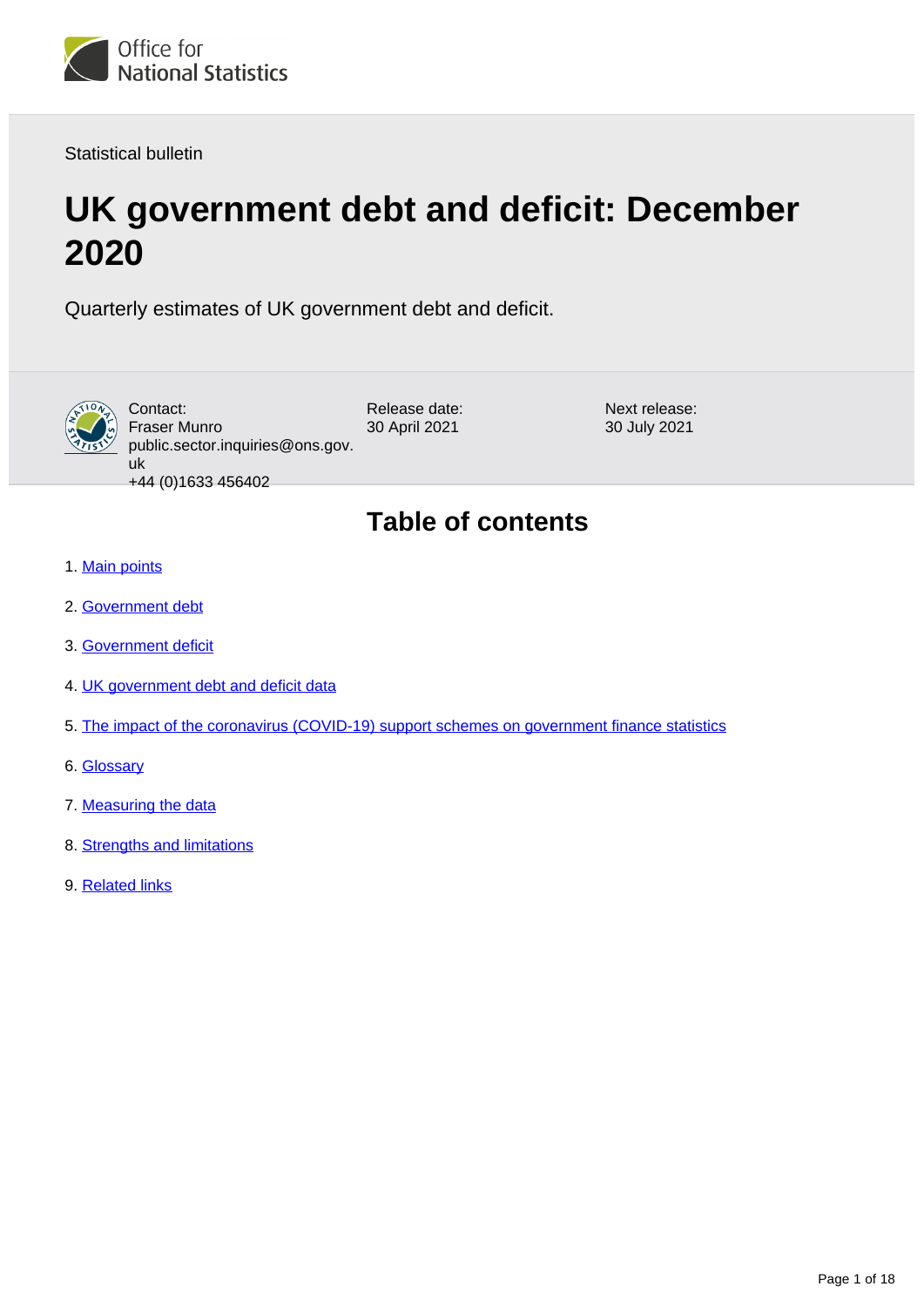# <span id="page-1-0"></span>**1 . Main points**

- General government gross debt was £2,206.5 billion at the end of December 2020, equivalent to 104.5% of gross domestic product (GDP); this is 13.7 percentage points above the average of the 27 European Union (EU) member states for the same point in time.
- The general government deficit (or net borrowing) was £65.3 billion during Quarter 4 (Oct to Dec) 2020, equivalent to 11.9% of GDP; this is 4.9 percentage points above the average of the 27 EU member states for the same period.
- The general government gross debt and deficit figures published here (for 1997 onwards) are fully consistent with those published in the [Public sector finances, UK: February 2021 statistical bulletin](https://www.ons.gov.uk/economy/governmentpublicsectorandtaxes/publicsectorfinance/bulletins/publicsectorfinances/february2021), published on 19 March 2021; GDP at market prices used to calculate government gross debt and deficit as a ratio of GDP are consistent with those published in the [GDP quarterly national accounts, UK: October to](https://www.ons.gov.uk/economy/grossdomesticproductgdp/bulletins/quarterlynationalaccounts/octobertodecember2020)  [December 2020](https://www.ons.gov.uk/economy/grossdomesticproductgdp/bulletins/quarterlynationalaccounts/octobertodecember2020), published 31 March 2021.

In this release, we present statistics for the general government sector. These are used for international comparisons and include central and local government only. The public sector finances release has a wider scope, adding data for other public sector bodies, such as public corporations and the Bank of England.

# <span id="page-1-1"></span>**2 . Government debt**

The extra funding required to support government coronavirus support schemes combined with reduced cash receipts and a fall in gross domestic product (GDP) have all helped push general government gross debt as a ratio of GDP to more than 100% of GDP, and around two-and a half times higher than the financial year ending March 2008, the year of the global financial crisis.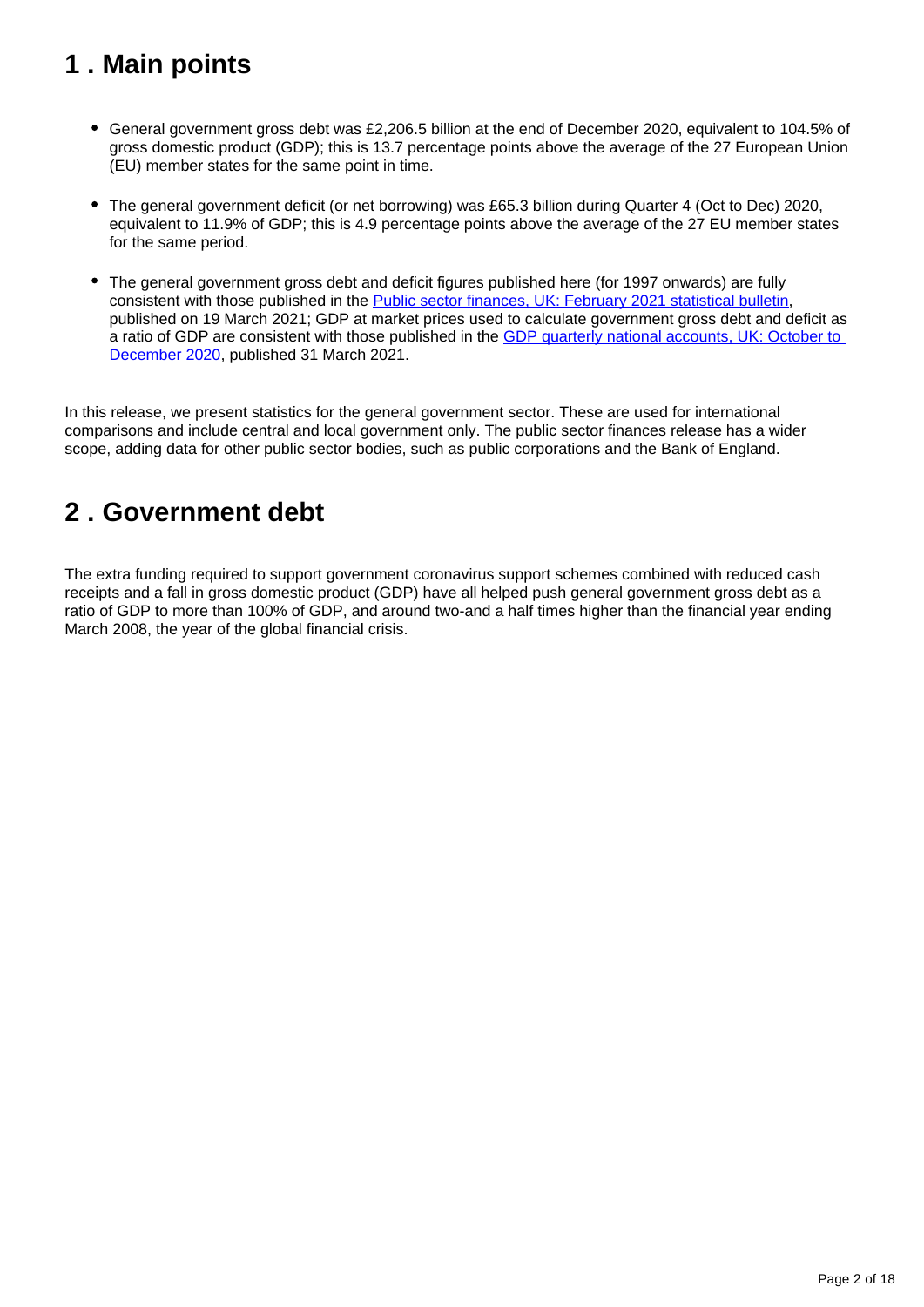#### **Figure 1: Debt as a percentage of GDP has nearly doubled since the early seventies**

#### **General government gross debt as a percentage of gross domestic product (GDP), UK, March 1975 to December 2020**

## Figure 1: Debt as a percentage of GDP has nearly doubled since the early seventies

General government gross debt as a percentage of gross domestic product (GDP), UK, March 1975 to December 2020



#### **Source: Office for National Statistics - UK government debt and deficit**

#### **Notes:**

1. GDP – gross domestic product.

Debt at the end of December 2020 was £2,206.5 billion, £315.4 billion higher than at the same point a year earlier.

Debt represents the total amount of money owed by the government sector to other sectors and is largely made up of gilts issued to investors by central government.

At the end of December 2020, there was £1825.0 billion of central government gilts in circulation. These gilts are auctioned by the Debt Management Office (DMO), on behalf of central government in accordance with its [financing remit.](https://www.dmo.gov.uk/responsibilities/financing-remit/full-details/)

There has been a substantial increase in gilts issuance in the last year, partially reflecting the need for extra funding to support government coronavirus support schemes and to compensate for the fall in tax revenue.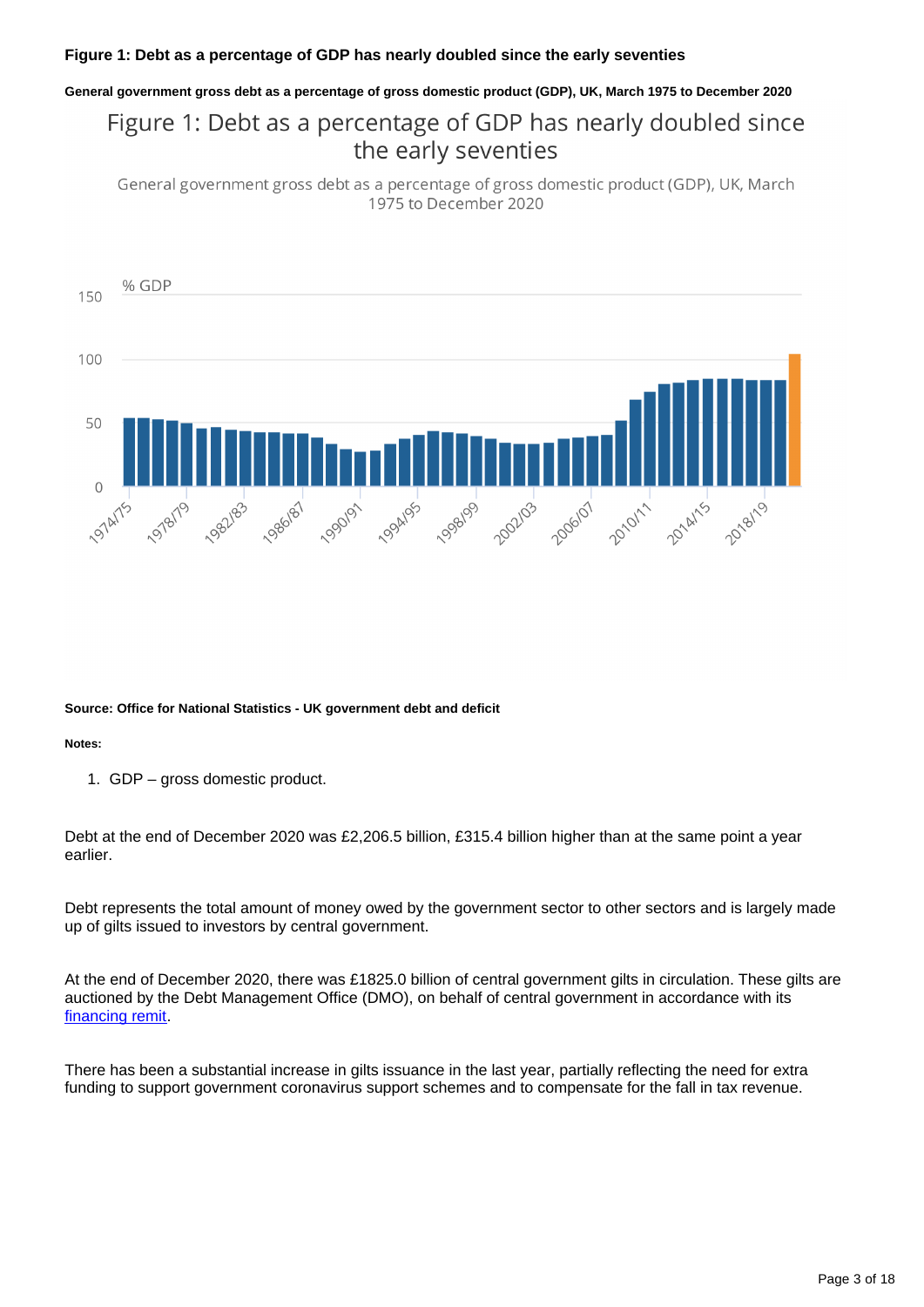## Table 1: General government gross debt UK, at the end of Quarter 1 (March) 2019 to the end of Quarter 4 (December) 2020 £ billion<sup>1</sup> **Quarter 2019 Q1 2019 Q2 2019 Q3 2019 Q4 2020 Q1 2020 Q2 2020 Q3 2020 Q4 Debt²** 1,820.9 1,849.3 1,848.5 1,891.1 1876.8 2,070.6 2,140.5 2,206.5 **as % GDP**<sup>3</sup> 84.2 84.9 84.1 85.3 84.4 96.2 100.5 104.5

Source: Office for National Statistics - UK government debt and deficit

- 1. Unless otherwise stated.
- 2. Debt is recorded as at the end of each calendar quarter.
- 3. GDP Gross domestic product.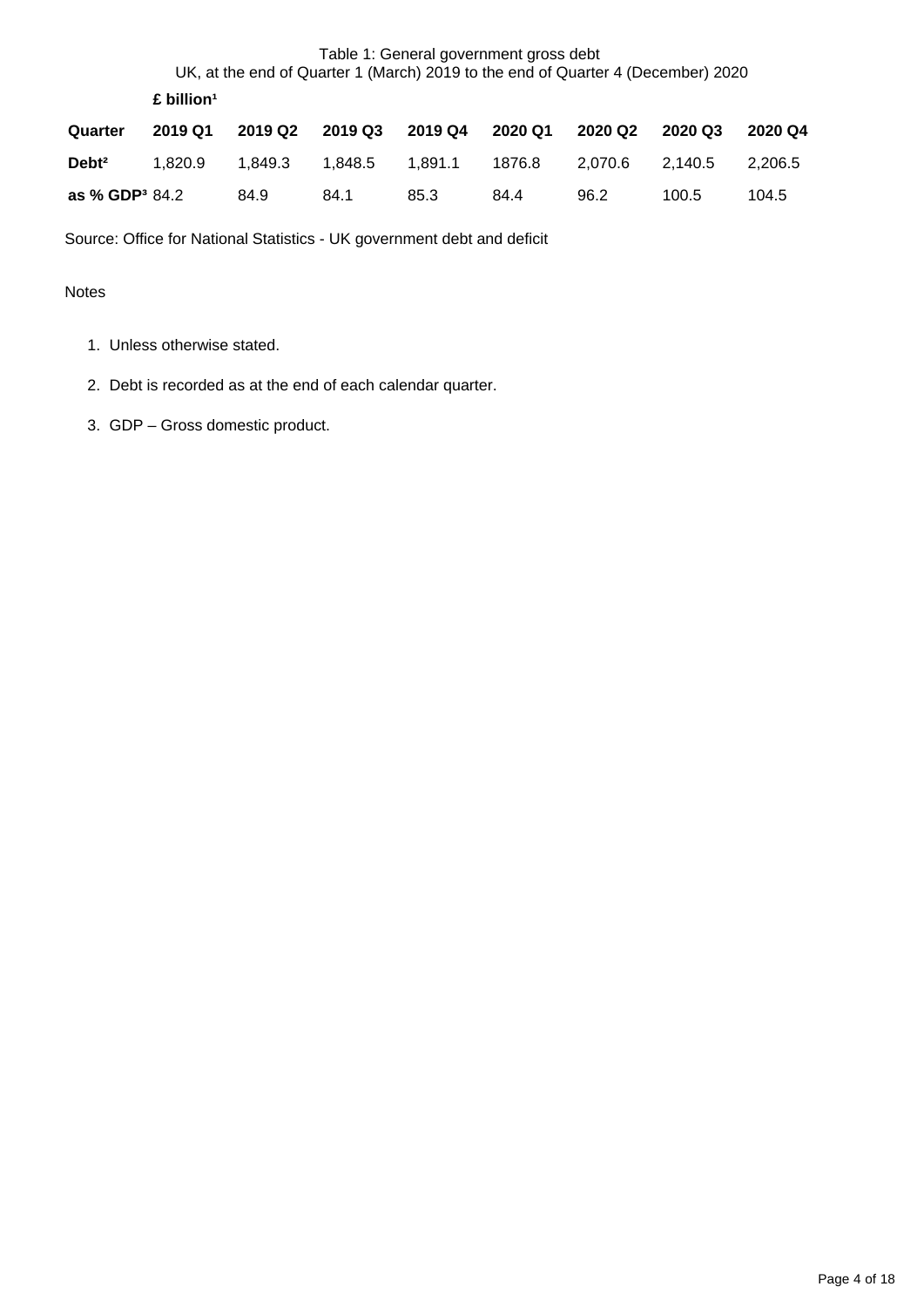#### **Figure 2: Debt as a percentage of GDP has grown substantially in recent quarters**

**General government gross debt as a percentage of GDP, UK, at the end of Quarter 1 (March) 2018 to the end of Quarter 4 (December) 2020**

## Figure 2: Debt as a percentage of GDP has grown substantially in recent quarters

General government gross debt as a percentage of GDP, UK, at the end of Quarter 1 (March) 2018 to the end of Ouarter 4 (December) 2020



#### **Source: Office for National Statistics - UK government debt and deficit**

#### **Notes:**

- 1. GDP gross domestic product.
- 2. The ratio is recorded as at the end of each calendar quarter.

The general government debt figures published in this statistical bulletin (for the time period 1997 onwards) are fully consistent with those published in the [Public sector finances, UK: February 2021 statistical bulletin](https://www.ons.gov.uk/economy/governmentpublicsectorandtaxes/publicsectorfinance/bulletins/publicsectorfinances/february2021), published on 19 March 2021. [Table PSA8A](https://www.ons.gov.uk/economy/governmentpublicsectorandtaxes/publicsectorfinance/datasets/publicsectorfinancesappendixatables110/current) that accompanies the February statistical bulletin breaks down debt into its broad components.

GDP at market prices used to calculate government gross debt as a ratio of GDP are consistent with those published in the [GDP quarterly national accounts, UK: October to December 2020](https://www.ons.gov.uk/economy/grossdomesticproductgdp/bulletins/quarterlynationalaccounts/octobertodecember2020), published 31 March 2021.

A comparison of general government gross debt as a percentage of GDP for UK and EU member states can be found in [general government gross debt and general government deficit as percentage of GDP, UK and EU](https://www.ons.gov.uk/economy/governmentpublicsectorandtaxes/publicsectorfinance/datasets/generalgovernmentgrossdebtandgeneralgovernmentdeficitaspercentageofgdpukandeumemberstatesannexa)  [member states – Annex A,](https://www.ons.gov.uk/economy/governmentpublicsectorandtaxes/publicsectorfinance/datasets/generalgovernmentgrossdebtandgeneralgovernmentdeficitaspercentageofgdpukandeumemberstatesannexa) which accompanies this bulletin.

Annex A reports quarterly general government deficit as a percentage of GDP for UK and EU member states for at the end of Quarter 1 (March) 2018 to the end of Quarter 4 (December) 2020.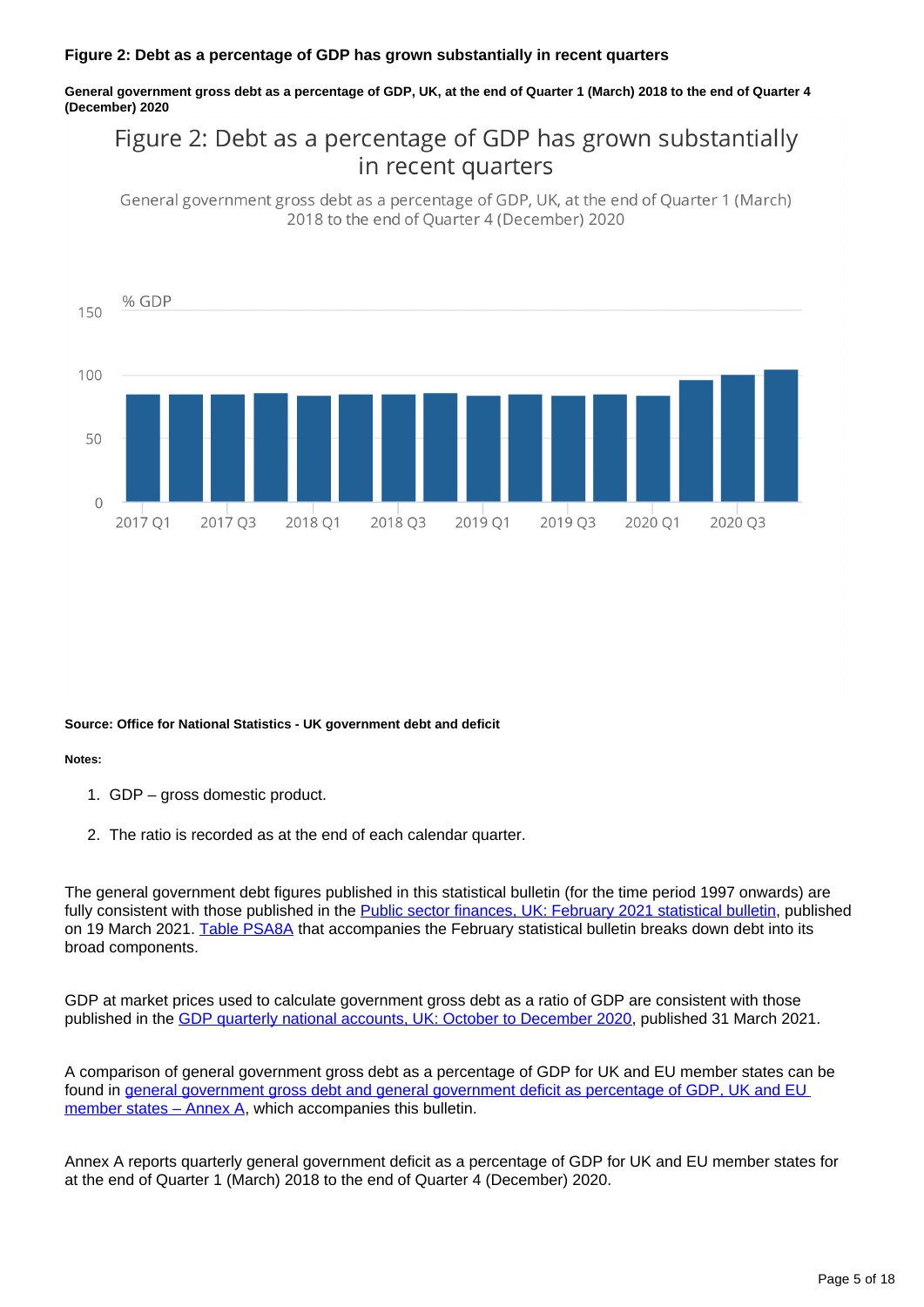General government gross debt as a percentage of GDP<sup>1</sup>, UK and EU member states, at the end of Quarter 4 (December) 2020

## Figure 3: The UK's debt as percentage of GDP is currently 13.7 percentage points above the EU average

General government gross debt as a percentage of GDP^1^, UK and EU member states, at the end of Quarter 4 (December) 2020



**Source: Office for National Statistics - UK government debt and deficit, Eurostat**

- 1. GDP Gross Domestic Product.
- 2. EU 27 Average of the 27 EU member states.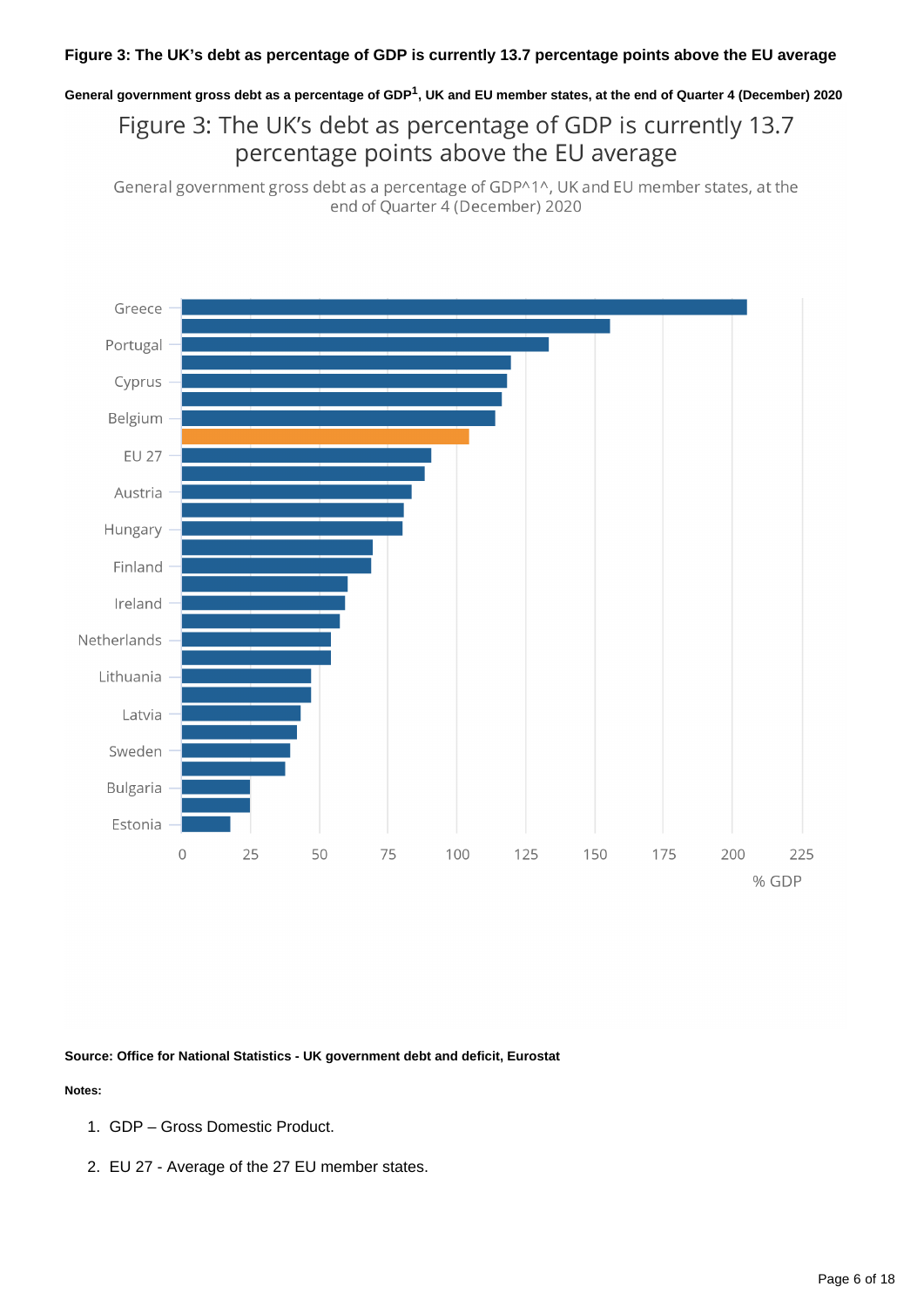#### **Figure 4: UK debt has risen more quickly than the EU average during the pandemic**

**General government debt growth change in percentage points, UK and EU member states, at the end of Quarter 4 (December) 2020 compared with the end of Quarter 4 (December) 2019**

## Figure 4: UK debt has risen more quickly than the EU average during the pandemic

General government debt growth change in percentage points, UK and EU member states, at the end of Quarter 4 (December) 2020 compared with the end of Quarter 4 (December) 2019



**Source: Office for National Statistics - UK government debt and deficit, Eurostat**

- 1. GDP Gross Domestic Product.
- 2. EU 27 Average of the 27 EU member states.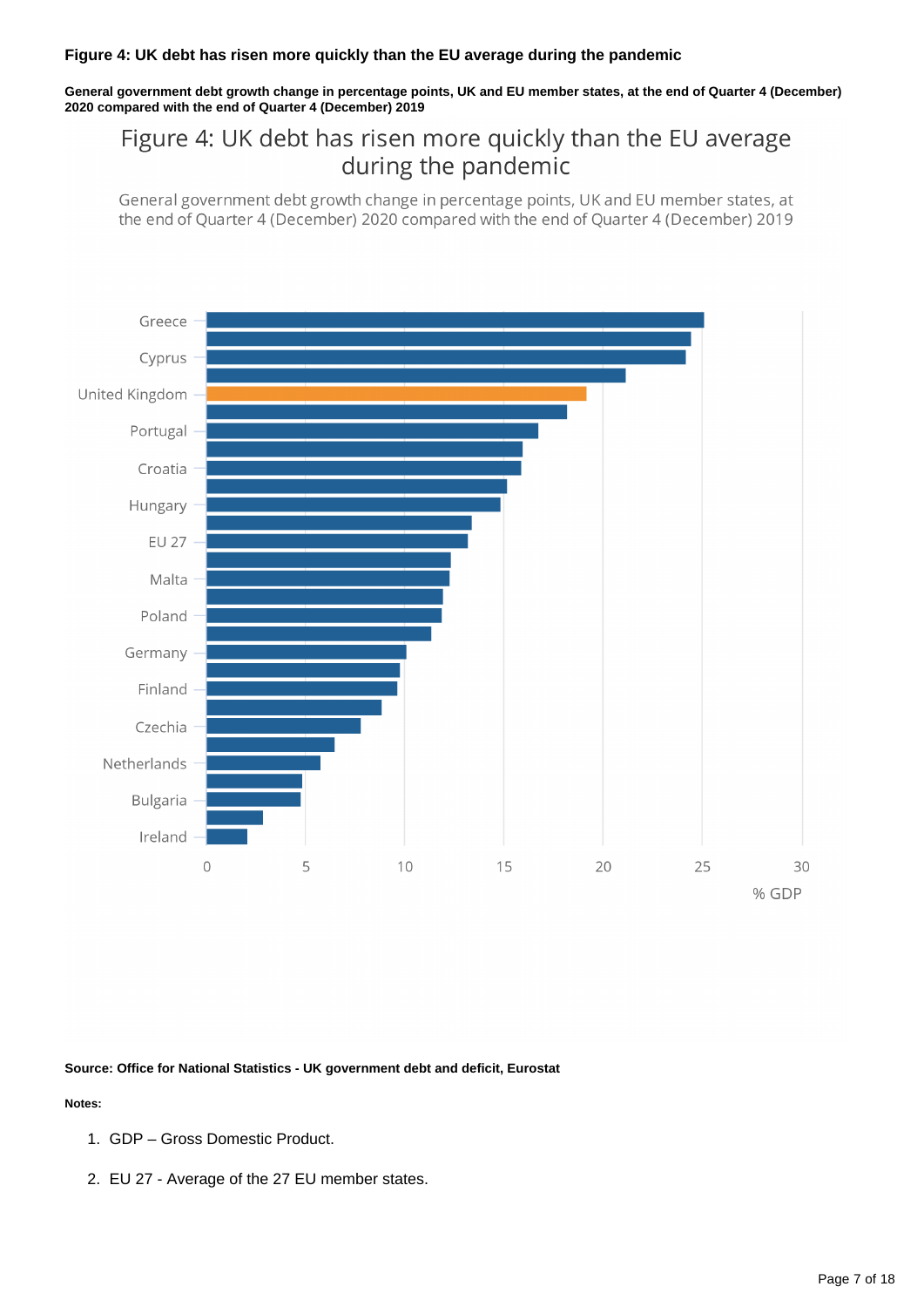Since the onset of the coronavirus (COVID-19) pandemic, all EU member states have seen a rise in their levels of government debt. For the 27 EU member states as a whole, the average debt as a ratio to GDP increased by 13.2 percentage points between Quarter 4 (Oct to Dec) 2019 and Quarter 4 2020. The increase in the UK debt ratio was 6.0 percentage points larger than the EU average at 19.2 percentage points.

# <span id="page-7-0"></span>**3 . Government deficit**

The latest deficit (or net borrowing) figures reflect the ongoing unprecedented impact of the coronavirus (COVID-19) pandemic and the UK government's support for individuals and businesses. At the end of Quarter 4 (Oct to Dec) 2020, UK general government deficit was £65.3 billion, £42.2 billion higher than in the same quarter a year earlier.

#### **Figure 5: Deficit as a percentage of GDP in 2020 was 2.3 percentage points more than in 2009, the height of the global financial crisis**

#### **General government gross debt as a percentage of GDP , UK, calendar years 1973 to 2020 <sup>1</sup>**

Figure 5: Deficit as a percentage of GDP in 2020 was 2.3 percentage points more than in 2009, the height of the global financial crisis

General government gross debt as a percentage of GDP^1^, UK, calendar years 1973 to 2020



**Source: Office for National Statistics - UK government debt and deficit**

#### **Notes:**

- 1. GDP gross domestic product.
- 2. Calendar year represents the period of January to December.

Deficit (or net borrowing) makes up the shortfall between the spending of the government and their income, such as tax receipts.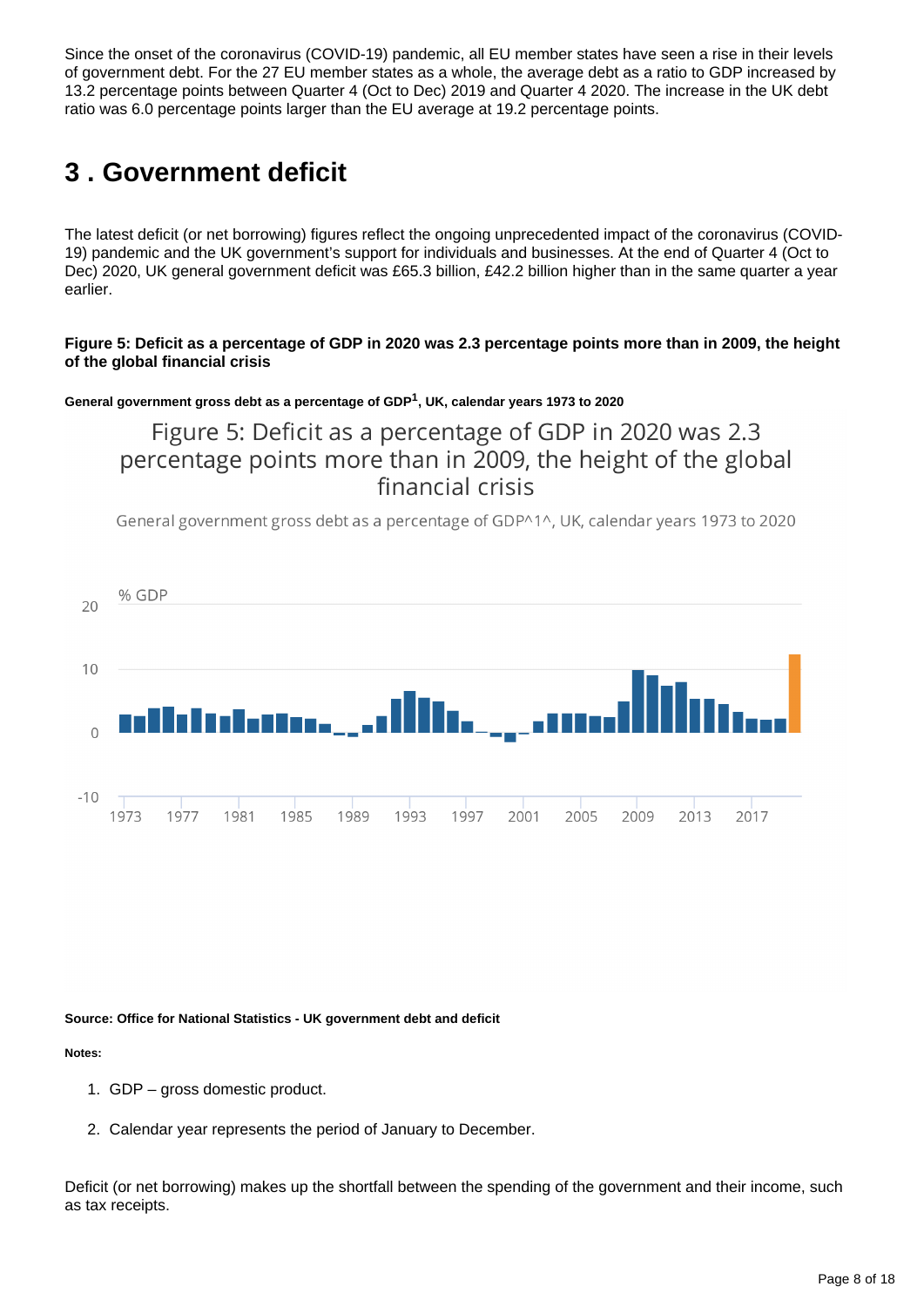In Quarter 4 2020, central government bodies spent £225.9 billion, £43.7 billion more than in the same quarter a year earlier.

This increase was in part because of central government paying £17.8 billion more in subsidies to businesses and households in Quarter 4 2020 than in the same quarter a year earlier. This included the additional £13.0 billion cost of the [Coronavirus Job Retention Scheme \(CJRS\)](https://www.gov.uk/guidance/claim-for-wages-through-the-coronavirus-job-retention-scheme) and [Self Employment Income Support Scheme](https://www.gov.uk/government/news/applications-for-self-employment-income-support-scheme-open-early)  [\(SEISS\)](https://www.gov.uk/government/news/applications-for-self-employment-income-support-scheme-open-early) during this period.

Central government expenditure on goods and services was £16.2 billion higher in Quarter 4 2020 than the same period a year earlier. This was partly caused by increased expenditure by the Department of Health and Social Care, devolved administrations and other departments in response to the coronavirus pandemic.

In the same period, and using provisional data, central government tax revenue was about the same as in the same period a year earlier.

Local government paid £2.0 billon more in subsidies to businesses and households in Quarter 4 2020 than in the same quarter a year earlier. This included subsidies paid from the Coronavirus Small Business Grant Fund.

#### Table 2: General government deficit UK, Quarter 1 (Jan to Mar) 2019 to Quarter 4 (Oct to Dec) 2020

|                            | $£$ billion <sup>1</sup> |      |                                                               |               |     |       |      |         |
|----------------------------|--------------------------|------|---------------------------------------------------------------|---------------|-----|-------|------|---------|
| Quarter                    |                          |      | 2019 Q1  2019 Q2  2019 Q3  2019 Q4  2020 Q1  2020 Q2  2020 Q3 |               |     |       |      | 2020 Q4 |
| <b>Deficit</b>             | $-9.5$                   | 23.1 |                                                               | 15.0 23.1 2.4 |     | 118.5 | 73.5 | 65.3    |
| as % GDP <sup>2</sup> -1.7 |                          | 4.2  | 2.7                                                           | 4.1           | 0.4 | 25.0  | 13.9 | 11.9    |

Source: Office for National Statistics - UK government debt and deficit

- 1. Unless otherwise stated.
- 2. GDP Gross domestic product.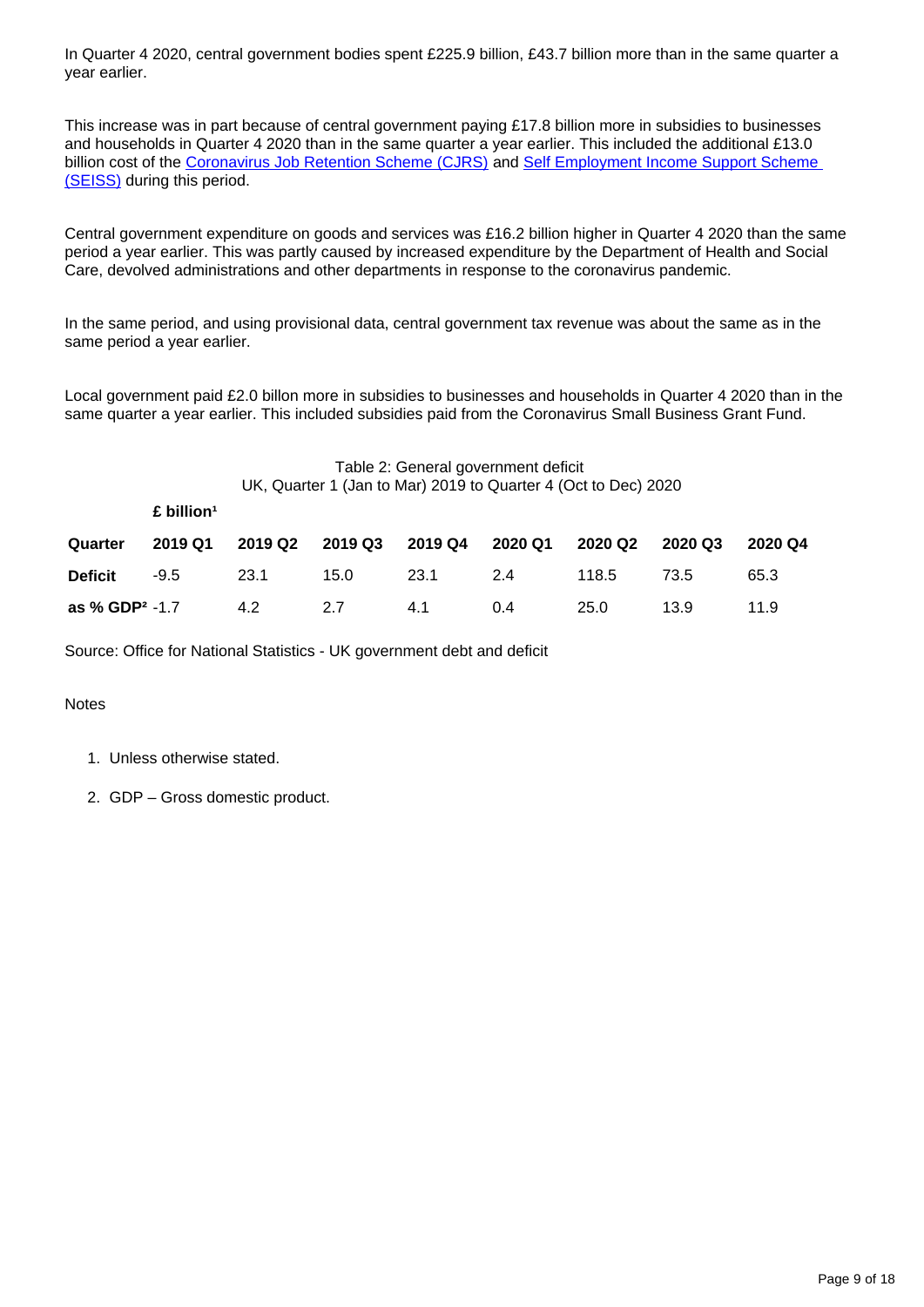#### **Figure 6: Deficit as a percentage of GDP is particularly high in recent quarters**

**General government deficit (net borrowing) as a percentage of GDP , UK, Quarter 1 (Jan to Mar) 2018 to Quarter 4 (Oct to Dec) <sup>1</sup> 2020**

## Figure 6: Deficit as a percentage of GDP is particularly high in recent quarters

General government deficit (net borrowing) as a percentage of GDP^1^, UK, Quarter 1 (Jan to Mar) 2018 to Quarter 4 (Oct to Dec) 2020



**Source: Office for National Statistics - UK government debt and deficit**

**Notes:**

1. GDP – gross domestic product.

The general government deficit figures published in this statistical bulletin (for the time period 1997 onwards) are fully consistent with those published in the **[Public](https://www.ons.gov.uk/economy/governmentpublicsectorandtaxes/publicsectorfinance/datasets/publicsectorfinancesborrowingbysubsector/current) sector finances**, UK: February 2021 statistical bulletin and Public [sector finances borrowing by sub-sector](https://www.ons.gov.uk/economy/governmentpublicsectorandtaxes/publicsectorfinance/datasets/publicsectorfinancesborrowingbysubsector/current), both published on 19 March 2021. In these publications deficit is referred to as net borrowing.

[Table PSA6B](https://www.ons.gov.uk/economy/governmentpublicsectorandtaxes/publicsectorfinance/datasets/publicsectorfinancesappendixatables110/current) that accompanies the February statistical bulletin breaks down central borrowing into its broad components, while tables PSA6D-F present central government receipts and expenditure in more detail. Tables PSA6G and PSAI-K present similar detail for local government.

GDP at market prices used to calculate government gross deficit as a ratio of GDP are consistent with those published in the [GDP quarterly national accounts, UK: October to December 2020](https://www.ons.gov.uk/economy/grossdomesticproductgdp/bulletins/quarterlynationalaccounts/octobertodecember2020), published 31 March 2021.

A comparison of general government deficit as a percentage of GDP for UK and EU member states can be found in general government gross debt and general government deficit as percentage of GDP, UK and EU member states – Annex  $\overline{A}$  which accompanies this bulletin.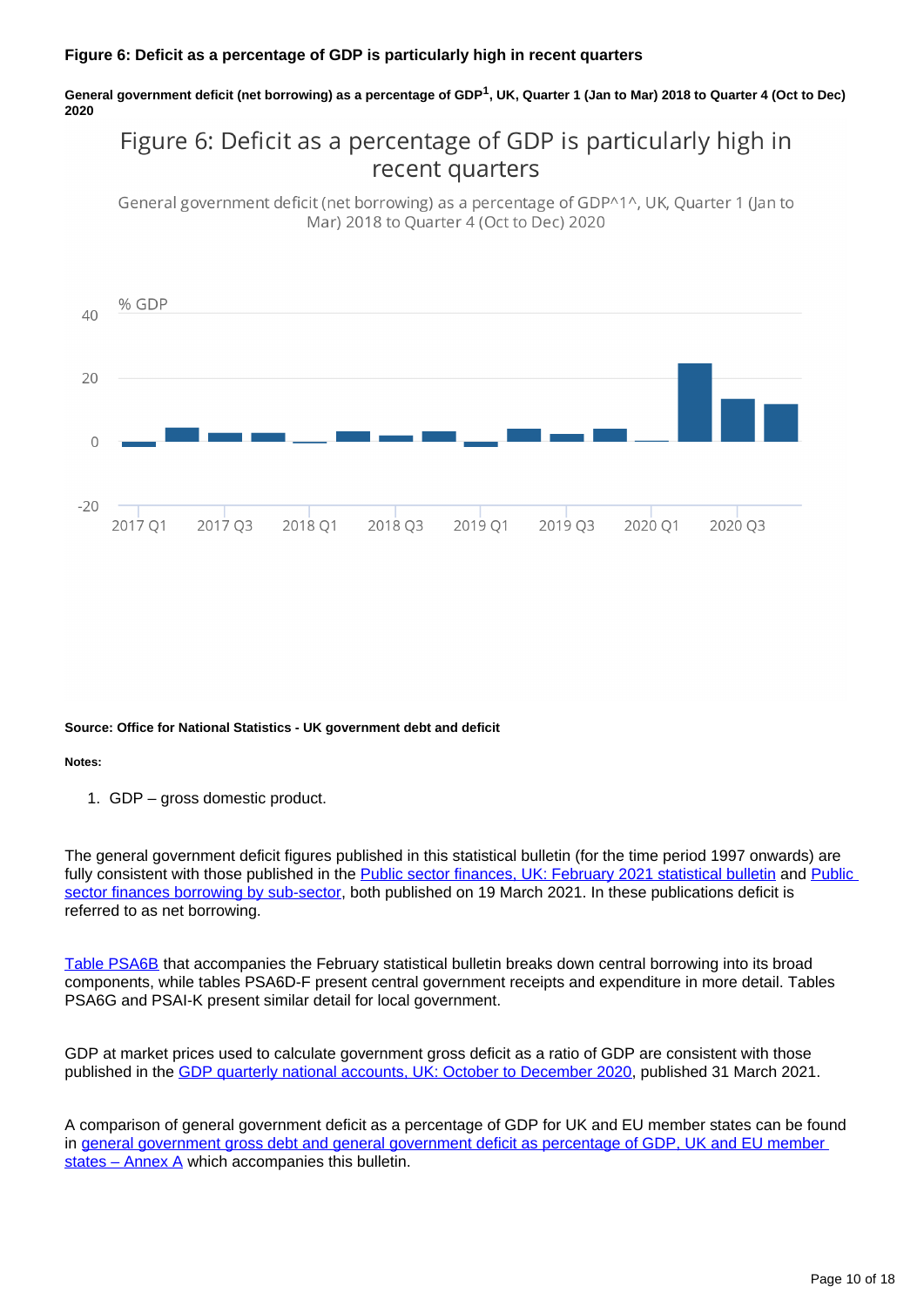Annex A reports quarterly general government deficit as a percentage of GDP for UK and EU member states for Quarter 1 (Jan to Mar) 2018 to Quarter 4 (Oct to Dec) 2020.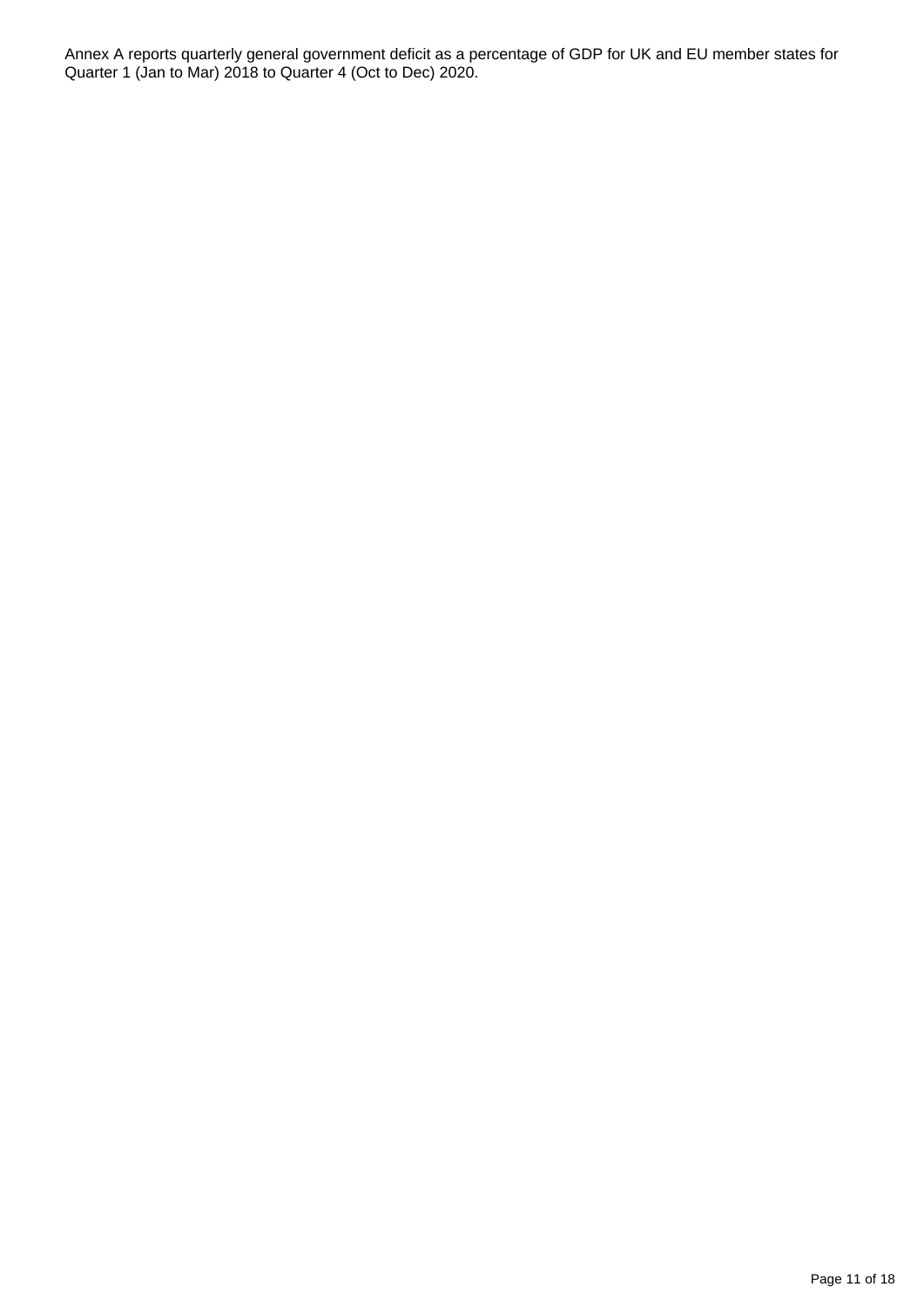General government deficit (net borrowing) as a percentage of GDP<sup>1</sup>, UK and EU member states, Quarter 4 (Oct to Dec) 2020

### Figure 7: The UK's deficit as a percentage of GDP in Quarter 4 2020 is 4.9% higher than the EU average

General government deficit (net borrowing) as a percentage of GDP^1^, UK and EU member states, Quarter 4 (Oct to Dec) 2020



**Source: Office for National Statistics - UK government debt and deficit, Eurostat**

- 1. GDP Gross Domestic Product.
- 2. EU 27 Average of the 27 EU member states.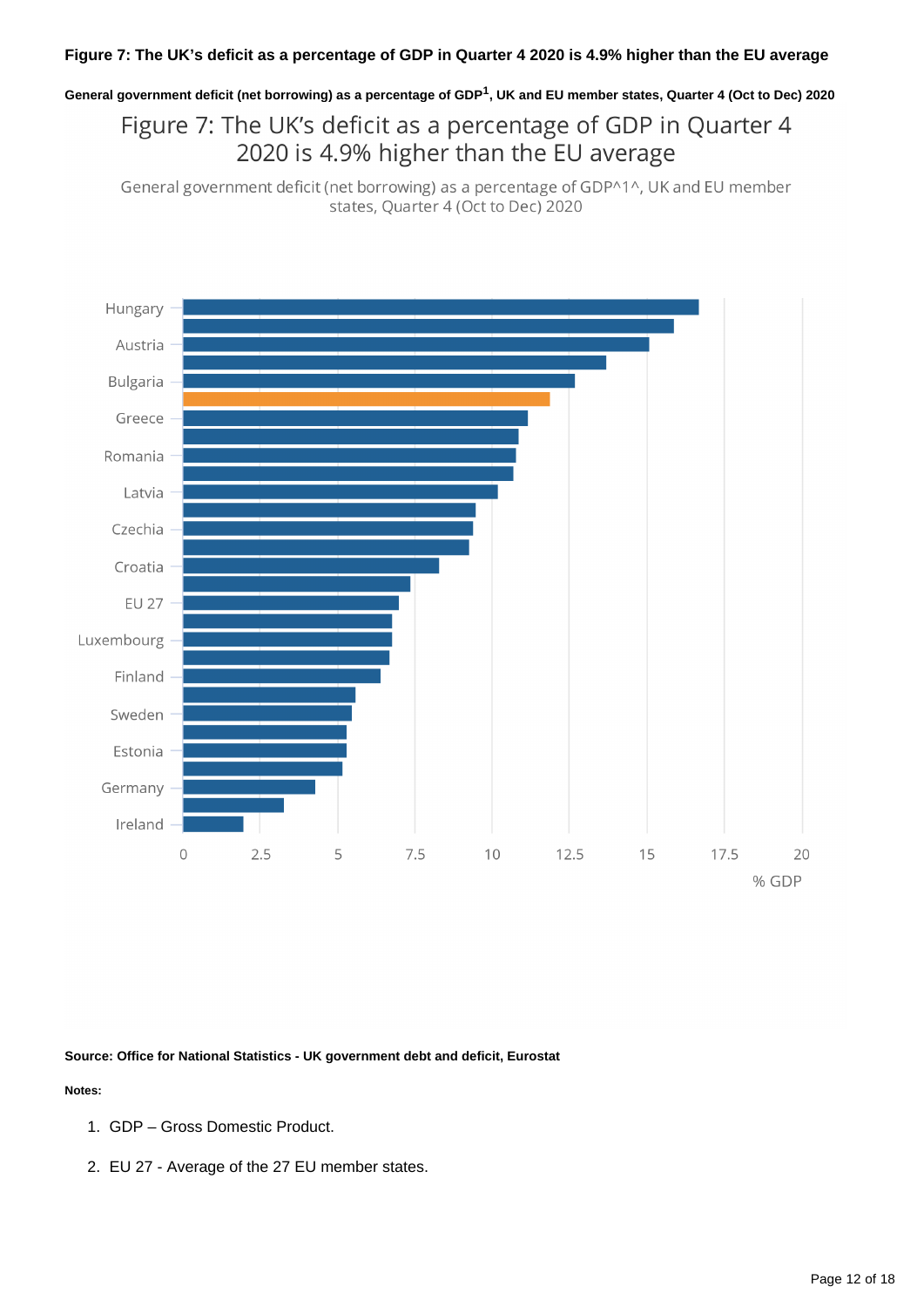#### **Figure 8: UK deficit has increased more quickly than the EU average during the pandemic**

**General government deficit (net borrowing) growth change in percentage points, UK and EU member states, Quarter 4 (Oct to Dec) 2020 compared with Quarter 4 (Oct to Dec) 2019**

## Figure 8: UK deficit has increased more quickly than the EU average during the pandemic

General government deficit (net borrowing) growth change in percentage points, UK and EU member states, Quarter 4 (Oct to Dec) 2020 compared with Quarter 4 (Oct to Dec) 2019



**Source: Office for National Statistics - UK government and deficit, Eurostat**

- 1. GDP Gross Domestic Product.
- 2. EU 27 Average of the 27 EU member states.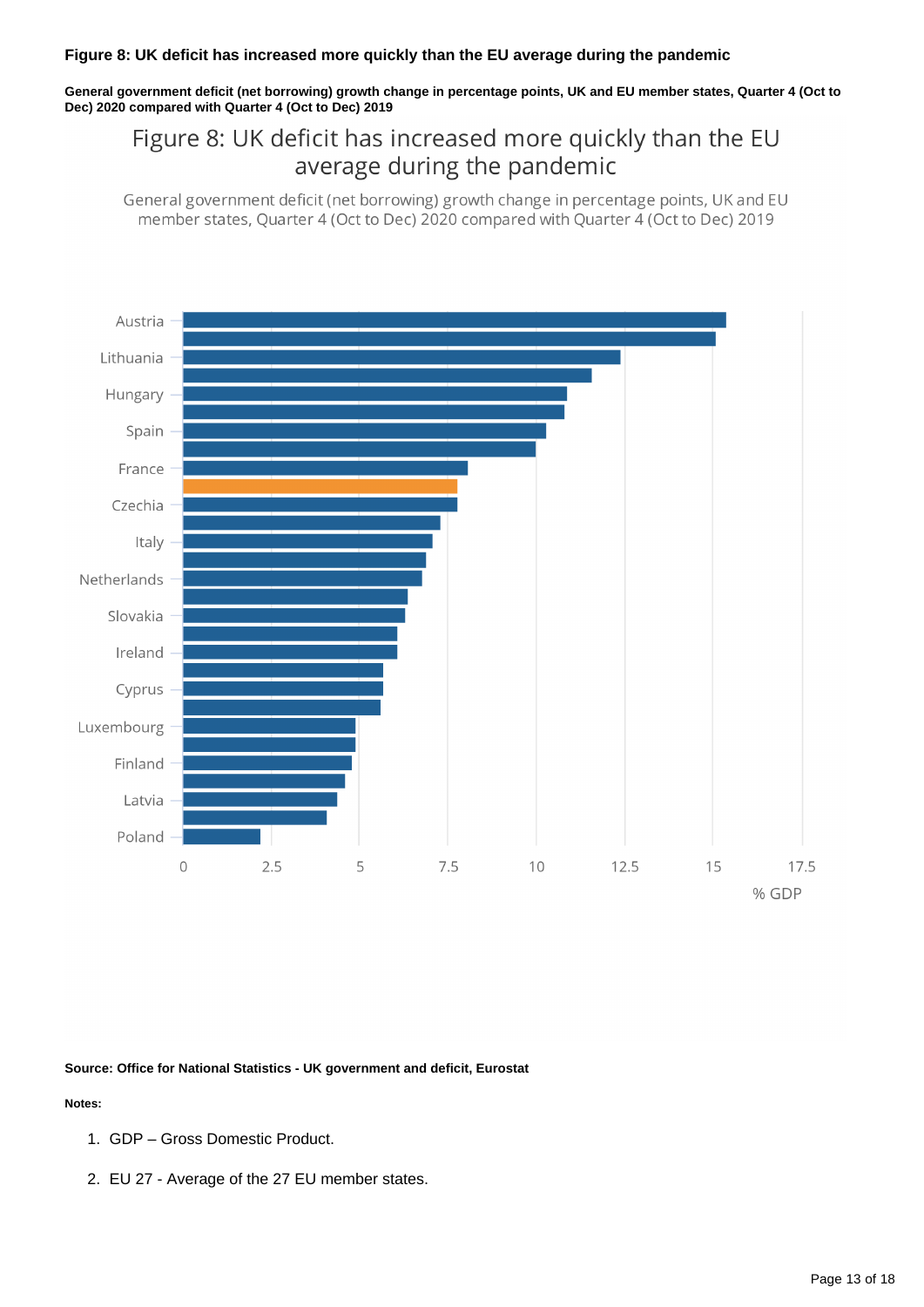Since the onset of the coronavirus pandemic, all EU member states have seen a rise in their levels of government deficit. For the 27 EU member states as a whole, the average deficit as a ratio to GDP increased by 6.9 percentage points between Quarter 4 (Oct to Dec) 2019 and Quarter 4 (Oct to Dec) 2020. The increase in the UK deficit ratio was 0.9 percentage points larger than the 27 EU member states average at 7.8 percentage points.

# <span id="page-13-0"></span>**4 . UK government debt and deficit data**

#### [Government deficit and debt return](https://www.ons.gov.uk/economy/governmentpublicsectorandtaxes/publicsectorfinance/datasets/governmentdeficitanddebtreturn)

Dataset | Released 30 April 2021

Summary, reconciliation, and revisions information on UK government deficit and debt figures by calendar and financial year since the last publication.

[General government main aggregates: ESA Table 2](https://www.ons.gov.uk/economy/governmentpublicsectorandtaxes/publicspending/datasets/esatable2mainaggregatesofgeneralgovernment)

Dataset | Released 30 April 2021 Breakdown of general government expenditure (both current and capital) and general government revenue.

[General government quarterly non-financial accounts: ESA Table 25](https://www.ons.gov.uk/economy/governmentpublicsectorandtaxes/publicspending/datasets/esatable25quarterlynonfinancialaccountsofgeneralgovernment) Dataset | Released 30 April 2021

Breakdown of general government expenditure (both current and capital) and general government revenue.

[General government quarterly financial accounts: ESA Table 27](https://www.ons.gov.uk/economy/governmentpublicsectorandtaxes/publicspending/datasets/esatable27quarterlyfinancialaccountsofgeneralgovernment)

Dataset | Released 30 April 2021 Complete set of quarterly financial accounts of the general government sector and its sub-sectors, compiled according to the ESA.

[General government quarterly debt \(Maastricht debt\): ESA Table 28](https://www.ons.gov.uk/economy/governmentpublicsectorandtaxes/publicspending/datasets/esatable28quarterlygovernmentdebtmaastrichtdebtforgeneralgovernment)

Dataset | Released 30 April 2021

Summary of government debt on a quarterly basis, for general government and its sub-sectors.

[General government gross debt and general government deficit as percentage of GDP, UK and EU member](https://www.ons.gov.uk/economy/governmentpublicsectorandtaxes/publicsectorfinance/datasets/generalgovernmentgrossdebtandgeneralgovernmentdeficitaspercentageofgdpukandeumemberstatesannexa)  [states: Annex A](https://www.ons.gov.uk/economy/governmentpublicsectorandtaxes/publicsectorfinance/datasets/generalgovernmentgrossdebtandgeneralgovernmentdeficitaspercentageofgdpukandeumemberstatesannexa)

Dataset | Released 30 April 2021

Comparison of UK and EU member states general government gross debt and general government deficit as percentage of GDP.

## <span id="page-13-1"></span>**5 . The impact of the coronavirus (COVID-19) support schemes on government finance statistics**

In total, at least 50 schemes have been announced by the UK government and the devolved administrations to support individuals and businesses during the pandemic. In this section, we list the largest of the active schemes by implementation status within the UK's government finance statistics.

[Recent and upcoming changes to public sector finance statistics: February 2021](https://www.ons.gov.uk/economy/governmentpublicsectorandtaxes/publicsectorfinance/articles/developmentofpublicsectorfinancestatistics/february2021) (published 19 March 2021) describes how the most significant coronavirus support schemes are, or will be, recorded in the UK's government finance statistics. It also provides information about methodological changes and presents areas for future development.

Here we have listed the larger coronavirus support schemes by implementation status.

Schemes fully recorded in compliance with existing international statistical guidance are: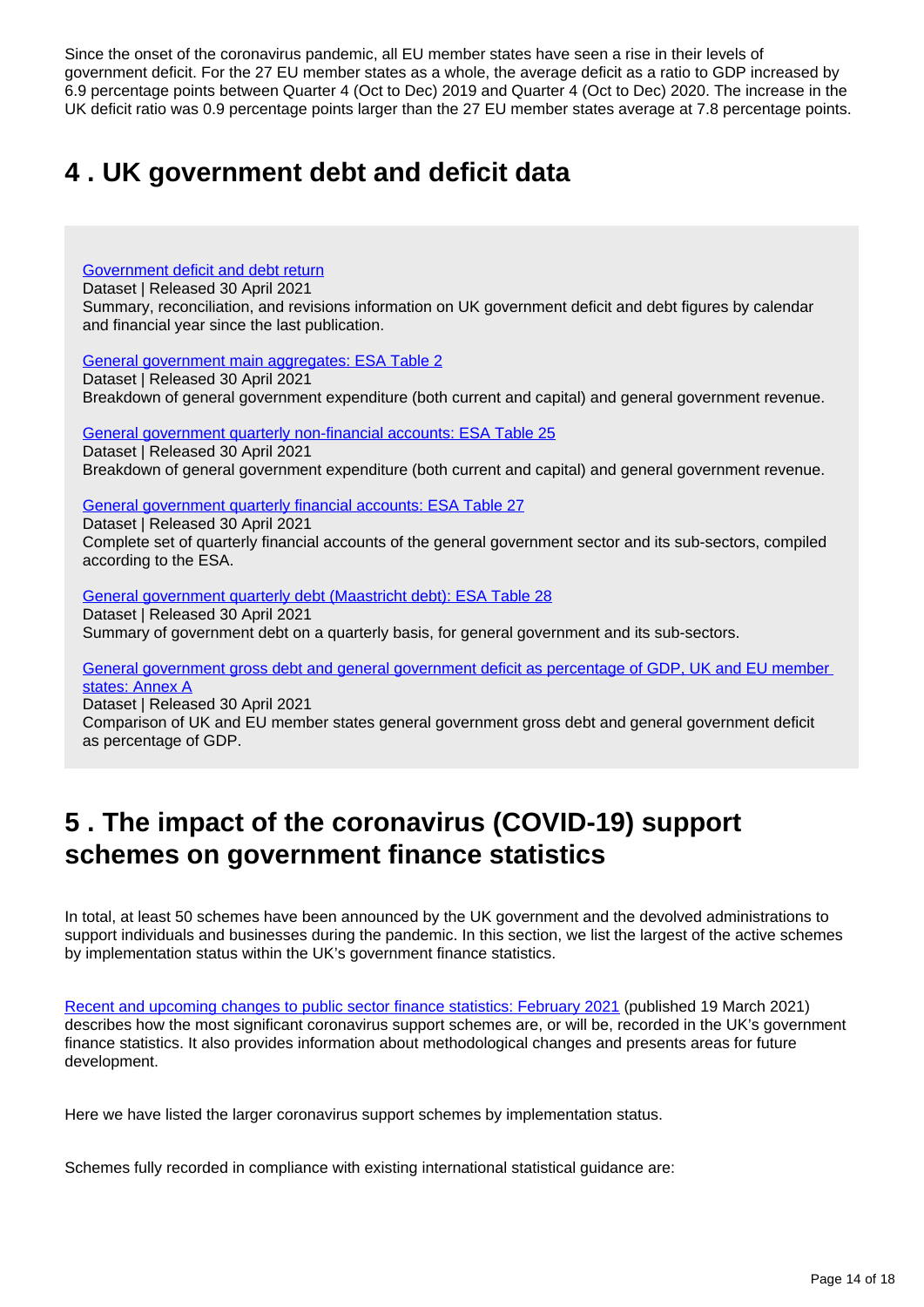- COVID-19 Corporate Financing Facility
- Coronavirus Job Retention Scheme (CJRS)
- Self-employment Income Support Scheme (SEISS)
- Eat Out to Help Out
- Local Restrictions Support Grant
- Closed Businesses Lockdown Payment
- miscellaneous subsidies paid out to businesses

The following schemes are partially or not yet implemented in the UK's government finance statistics:

- Coronavirus Business Interruption Loan Scheme
- Coronavirus Large Business Interruption Loan Scheme
- Bounce Back Loan Scheme
- **•** Future Fund
- Emergency Measures Agreements for train operating companies
- Trade Credit Reinsurance Scheme

Finally, some schemes have been announced but relate to future periods. This category includes cases where the scheme may be open for applications, but no payments have yet been made. Schemes that have been postponed and remain inactive are also included in this category, which include:

- Job Support Scheme (JSS)
- Recovery Loan Scheme

In the Budget 2021, the Chancellor announced several new schemes in addition to the extension and expansion of some of these schemes. These include Restart Grants for businesses, a mortgage guarantee scheme and a UK-wide Recovery Loan Scheme aimed to replace the existing loan guarantee schemes. We will carry out an assessment of these schemes and explain their statistical impacts at the earliest possible opportunity.

All EU member states should be recording their own respective coronavirus schemes on a comparable basis, but there is a possibility that as guidance matures, there may be changes to these data.

## <span id="page-14-0"></span>**6 . Glossary**

### **General government**

UK general government consists of two sub-sectors: central government and local government.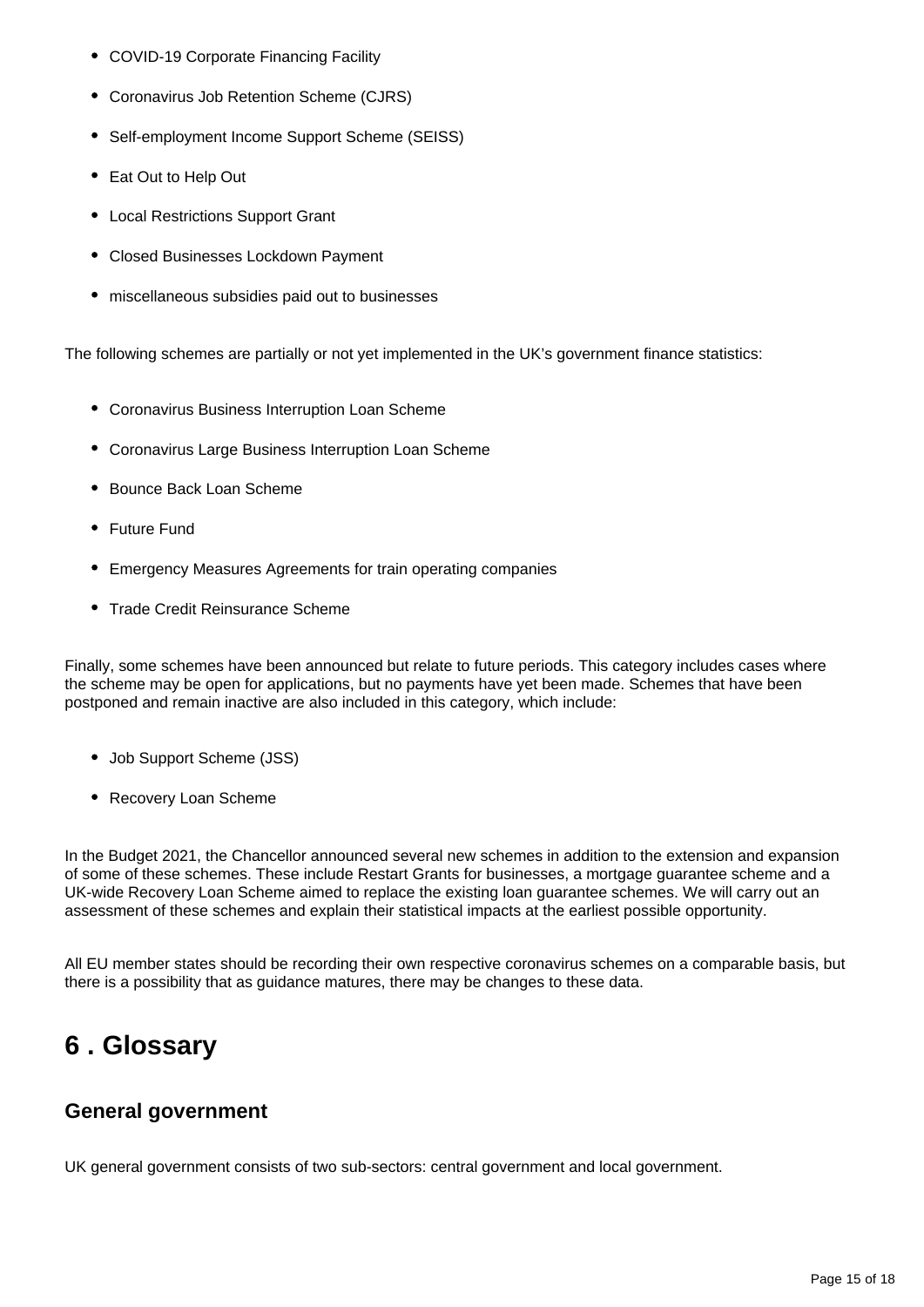### **Debt**

Debt represents the cumulative amount the general government sector owes to organisations in other UK sectors and overseas institutions, which is largely a result of government financial liabilities on the bonds (gilts) and Treasury bills it has issued.

### **Deficit**

Deficit (or net borrowing) measures the gap between total revenue and total spending. A positive value indicates borrowing while a negative value indicates a surplus.

## <span id="page-15-0"></span>**7 . Measuring the data**

The UK Government debt and deficit statistical bulletin is published quarterly in January, April, July and October each year. This is to coincide with when EU member states are required to report on their deficit (or net borrowing) and debt to the European Commission.

### **End of EU exit transition period**

As the UK enters into a new Trade and Cooperation Agreement with the EU, the UK statistical system will continue to produce and publish our wide range of economic and social statistics and analysis.

We are committed to continued alignment with the highest international statistical standards, enabling comparability both over time and internationally, and ensuring the general public, statistical users and decision makers have the data they need to be informed.

This means that the statistics included in this release, and our sector classifications process, will continue to draw on the [European System of Accounts](https://ec.europa.eu/eurostat/documents/3859598/5925693/KS-02-13-269-EN.PDF/44cd9d01-bc64-40e5-bd40-d17df0c69334) (ESA) 2010 and the [Manual on Government Deficit and Debt,](https://ec.europa.eu/eurostat/documents/3859598/10042108/KS-GQ-19-007-EN-N.pdf/5d6fc8f4-58e3-4354-acd3-a29a66f2e00c) and associated guides following the end of the Transition period. We also intend to continue to produce the main fiscal aggregates that we have previously provided to Eurostat as part of the Excessive Deficit Procedure (EDP) process.

As the shape of the UK's future statistical relationship with the EU becomes clearer over the coming period, the Office for National Statistics (ONS) is making preparations to assume responsibilities that as part of our membership of the EU, and during the transition period, were delegated to the statistical office of the EU, Eurostat. This includes responsibilities relating to international comparability of economic statistics, deciding what international statistical guidance to apply in the UK context and to provide further scrutiny of our statistics and sector classification decisions.

In applying international statistical standards and best practice to UK economic statistics, we will draw on the technical advice of experts in the UK and internationally, and our work will be underpinned by the UK's wellestablished and robust framework for independent official statistics, set out in the Statistics and Registration Service Act 2007. Further information on our proposals will be made available later this year.

### **Revisions since previous publication**

The revisions between releases are primarily the result of improved departmental (and other government bodies) data replacing previous estimates.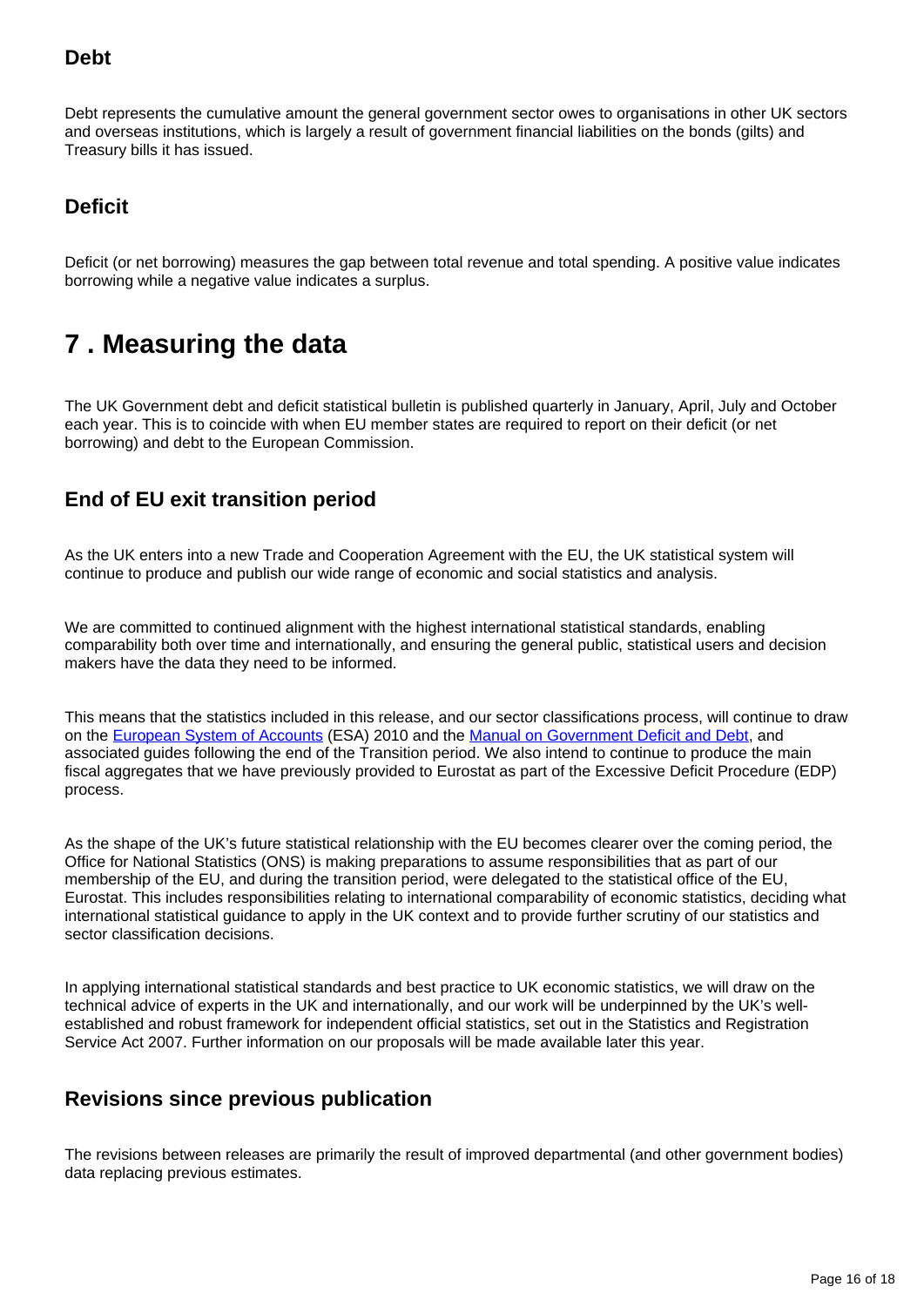The [Government deficit and debt return table](https://www.ons.gov.uk/economy/governmentpublicsectorandtaxes/publicsectorfinance/datasets/governmentdeficitanddebtreturn) presents the revisions to our main aggregates since the last publication of the UK government debt and deficit return (published on 21 January 2021). These revisions are consistent with revisions incorporated within the [February 2021 Public sector finances statistical bulletin](https://www.ons.gov.uk/economy/governmentpublicsectorandtaxes/publicsectorfinance/bulletins/publicsectorfinances/february2021).

The [public sector finances revisions policy](http://www.ons.gov.uk/methodology/methodologytopicsandstatisticalconcepts/revisions/revisionspoliciesforeconomicstatistics) provides information on when users of the statistics published in the [Public sector finances](https://www.ons.gov.uk/economy/governmentpublicsectorandtaxes/publicsectorfinance/bulletins/publicsectorfinances/previousReleases) and [UK government debt and deficit](https://www.ons.gov.uk/economy/governmentpublicsectorandtaxes/publicspending/bulletins/ukgovernmentdebtanddeficitforeurostatmaast/previousReleases) statistical bulletins should expect to see methodological and data-related revisions.

# <span id="page-16-0"></span>**8 . Strengths and limitations**

The **[public sector finances methodological guide](https://www.ons.gov.uk/economy/governmentpublicsectorandtaxes/publicsectorfinance/methodologies/monthlystatisticsonthepublicsectorfinancesamethodologicalguide)** provides comprehensive contextual and methodological information concerning the monthly [Public sector finances statistical bulletin](https://www.ons.gov.uk/economy/governmentpublicsectorandtaxes/publicsectorfinance/bulletins/publicsectorfinances/previousReleases) and related publications, including this release.

The guide sets out the conceptual and fiscal policy context, identifies the main fiscal measures, and explains how these are derived and interrelated. Additionally, it details the data sources.

Information on strengths, limitations, appropriate uses, and how the data were created is available in the Public [sector finances QMI.](https://www.ons.gov.uk/economy/governmentpublicsectorandtaxes/publicsectorfinance/qmis/publicsectorfinancesandgovernmentdeficitanddebtunderthemaastrichttreatyqmi)

### **Comparability with EU member states**

This release is fully consistent with the latest data transmission of government deficit (or net borrowing) and debt submitted by each of the 27 EU member states to the European Commission on 31 March 2021.

### **Comparability with monthly public sector finances**

The general government debt and deficit figures published in this statistical bulletin (for the time period 1997 onwards) are fully consistent with those published in the [Public sector finances, UK: February 2021 statistical](https://www.ons.gov.uk/economy/governmentpublicsectorandtaxes/publicsectorfinance/bulletins/publicsectorfinances/february2021)  [bulletin,](https://www.ons.gov.uk/economy/governmentpublicsectorandtaxes/publicsectorfinance/bulletins/publicsectorfinances/february2021) published on 19 March 2021.

There are two main differences between the headline debt and deficit measures published in the public sector finances and those published in this bulletin.

Firstly, this bulletin includes only the debt and deficit of central and local government bodies. The public sector finances' measures also include the debt and deficit of other public sector bodies, including public non-financial corporations and the Bank of England.

Secondly, this bulletin reports gross debt, while the focus of the public sector finances is net debt. Gross debt represents only the financial liabilities (debt securities, loans and deposits) of central and local government, while net debt deducts any liquid assets (official reserve assets and other cash or cash-like assets) from these financial liabilities.